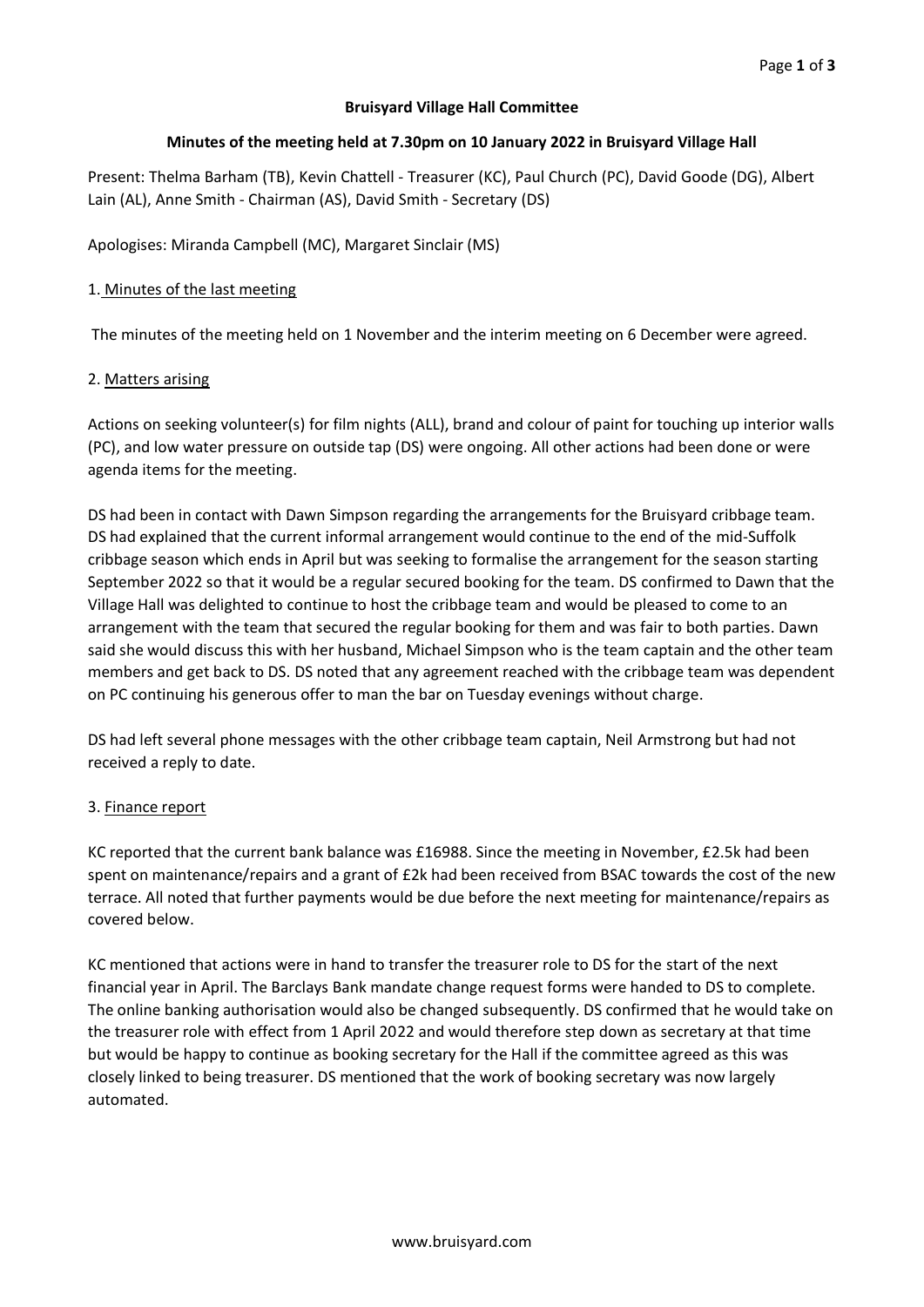### 4. Maintenance and repairs

AS reported that the heating engineer contracted to repair and update the underfloor heating system would do the work on Friday 28 January. The cost would be £1031.76.

DS said that the gate post at the car park entrance had been repaired by P Emeny. An oak post had been installed. An invoice for £230 was expected from Mr Emeny in the next few days.

AS on MC's behalf covered the quotation received from Binder Ltd to add a plastic riser to the round cesspool manhole to raise the height by 6 inches. Two layers of bricks on new benching would be laid and the frame and cover renewed. The quote was for £589.79+vat. The aim is to prevent the ingress of surface water into the cesspool. All agreed that this work should be done. AS did however raise concerns that this may not be a complete solution to the problem and that ground water ingress from a break or misalignment of the input pipe may be a contributing cause. This would be looked at when the plastic riser was installed. AS would contact MC to get the work done by Binder's.

#### **ACTION: AS,MC**

KC reported on the continuing delays in getting the push bar fitted to the fire exit door by Abbey Fire and Security. A new survey would be done by the company to make sure that the correct parts were ordered.

AS mentioned that the soil moved to the west side of the Hall following the terrace installation had a large number of stones. Kindlewood had raised this as a problem for grass cutting and the high likelihood that the window on the west face being broken again. All agreed to help in picking up the stones on Saturday morning 26 February starting at 9am – weather permitting. Friends and family would also be very welcome – the more that were available to help, the quicker and easier the task would be.

**ACTION: ALL**

#### 5. Village Hall events

AL thanked MC for preparing an excellent poster for the talk by Matt Tanton-Brown on 'The Poison Garden' planned for Saturday 19 February. The date for the talk was discussed and concern was raised that it may be too early due to the ongoing Covid pandemic and that it should be rescheduled for Saturday 2 April, dependent of course on the speaker's availability. An alternative date of Saturday 9 April was proposed as a back up. AL agreed to contact Matt Tanton Brown to see if the date for the talk could be changed.

**ACTION: AL**

AL would contact MC to update the poster as follows;

- New date when agreed with Matt Tanton Brown
- The time 7.00 for 7.30pm to be in larger font
- Delete 'in aid of Bruisyard Social Amenities'.
- Delete book at the website and replace with pay at the door.

#### **ACTION: AL,MC**

AL mentioned that he would phone into Matt Tanton-Brown's radio show on BBC Radio Suffolk with a question and take the opportunity to publicise the talk at the Village Hall.

AL covered the talk by Ron Bossingham planned for Saturday 12 March. The title of the talk would be 'Dead Funny'. The majority decision of the committee was that this should go ahead as planned. AL would contact